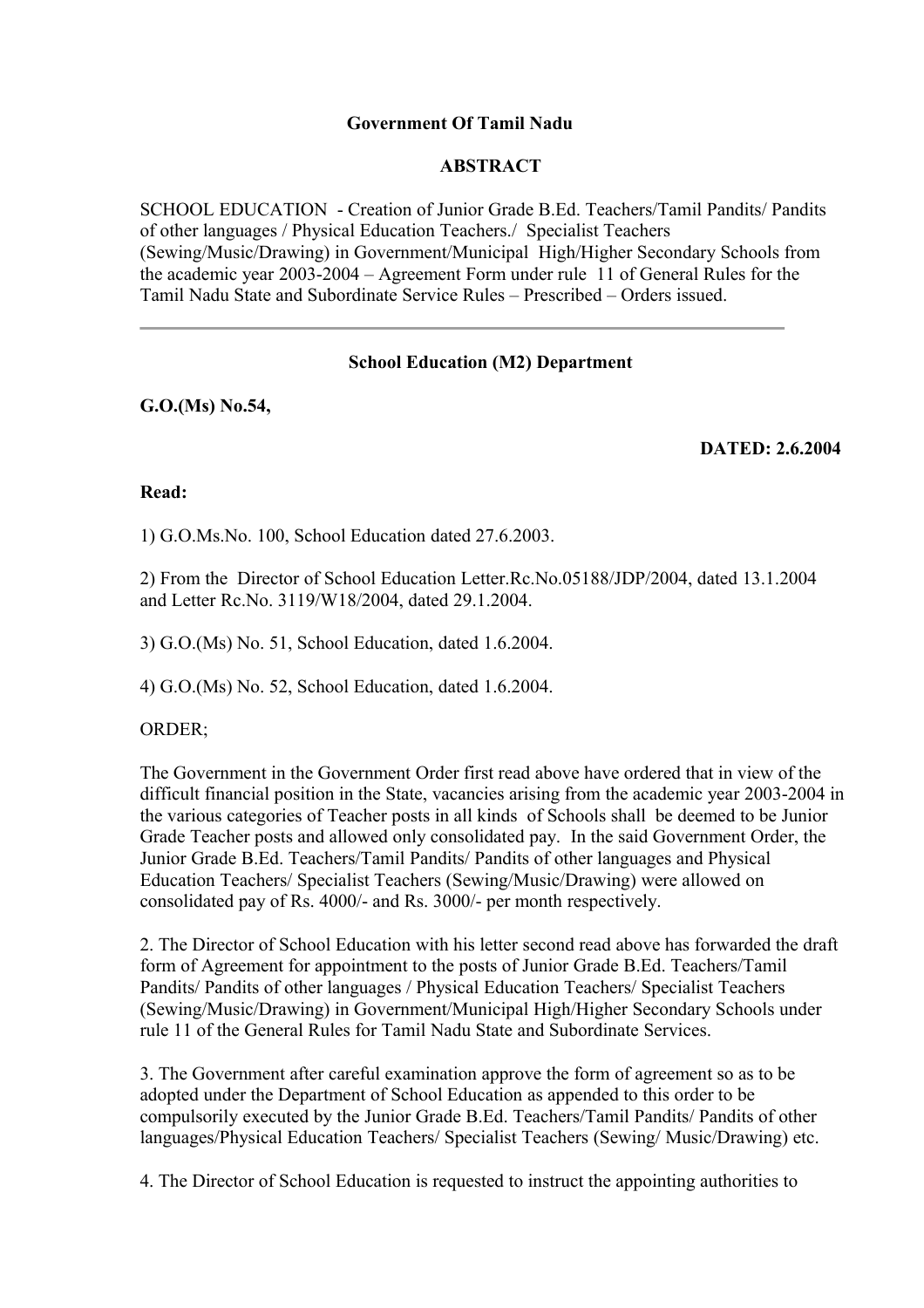execute the agreement in the Form as appended to this order with the Junior Grade B.Ed. Teachers/Tamil Pandits/ Pandits of other languages who are recruited by the Teachers Recruitment Board. and the Physical Education Teachers./Specialist Teachers (Sewing/ Music/Drawing) through Employment Exchange as the case may be.

/By Order of the Governor/

**K. GNANADESIKAN, Secretary to Government.**

# **To**

The Director of School Education , Chennai-6.

The Chairman, Teachers Recruitment Board , Chennai-6.

Copy to:

The School Education Department (Budget), Chennai-9.

The Senior Personal Assistant. to

Hon'ble Minister for Education, Chennai-9.

The Law Department Chennai-9.

The Personnel and Administrative Reforms Department,

Chennai-9.

The Finance Department, Chennai-9.

The Commissioner, Corporation of Chennai, Chennai-3.

/Forwarded by Order/

**Section Officer.** 

#### **AGREEMENT**

Agreement to be made under rule 11 of General Rules of the Tamil Nadu State and Subordinate Services Rules for the appointment of Junior Grade B.Ed. Teachers/ Junior Tamil Pandits/ Junior Pandits of other languages/Physical Education Teachers Junior/Specialist Teachers (Sewing/Music/Drawing ) in Government/Municipal High/Higher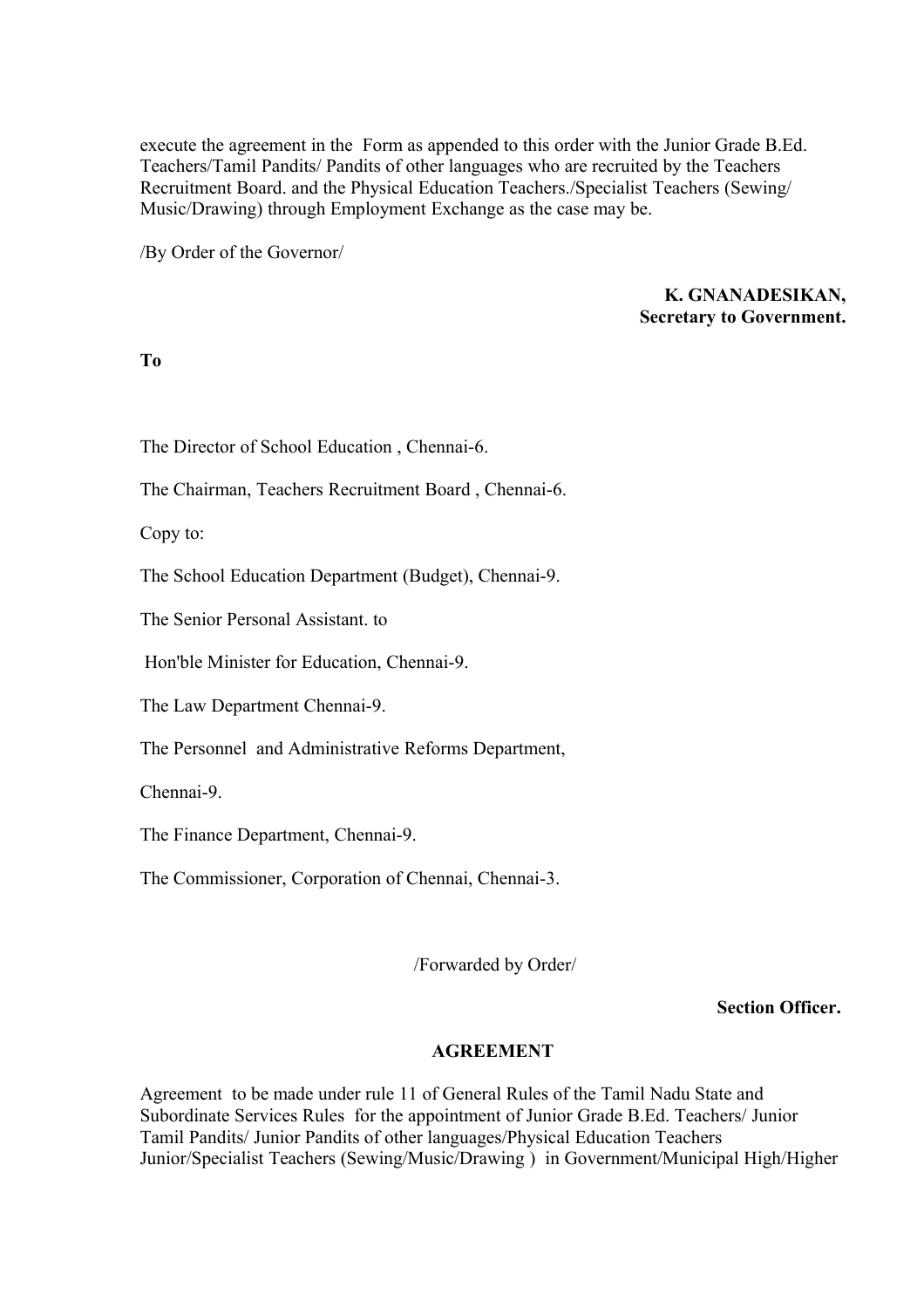Secondary Schools.

This agreement made at ……………on this the . . . . . . . . . . . . . . . . . . . . . . . . . . . . . . . . . . . . … .. . .. . . . . . .. . . ..day of . . . . . . . . . . . . . . . . . . . . . . . . . . . . . . . . . . . . . . . . . .. . . . . . . . . . . . . . . . . . . . . . . . . . . . . . . . . . . . . . . . .200 . .between the Governor of Tamil Nadu (hereinafter referred to as "the Government" which expression shall, wherever the context so admits, include his successors in office and to be assigned) of the One Part and Thiru/Tmt/Selvi………………………………………………………… Son/Daughter of…………………………………….. residing at……………………………………………………………………………………..(hereinafter referred to as the "Junior Grade B.Ed. Teachers/ Tamil Pandits/Pandits of other languages/Physical Education Teachers/Specialist Teachers (Sewing/Music/Drawing ) of Government/Municipal High/Higher Secondary School. . . . . . . . . . . . . . . . . . . . . . . . . . . . . . . . . . . . . . . . . . . . . . . . . . . . . . . . . . .. . . . . . . . . . ……………………………………………………..of the Other Part ; WHEREAS, under Proceedings Rc.No. . . . . . . . . . . . . . . . . . . . . . . . . . . . . . . . . . . . . . . . . , dated . . . . . . . . . . . . . . . the Joint Director of School Education (Personnel)/Chief Educational Officer has appointed Thiru/Tmt. . . . . . . . . . . . . . . . . . . . . . . . . . . . . . . .as Junior Grade B.Ed. Teacher/Tamil Pandits/Pandits of other languages/Physical Education Teacher/Specialist Teachers (Sewing/Music/Drawing ) in Government/Municipal High/Higher Secondary School at ………………………. on consolidated pay of Rs………..(Rupees ……………………………….only) Per Month on the terms and conditions hereinafter mentioned. Now, these presents witnesseth and the parties hereto respectively agree as follows:- 1) .. .. . . . . . . . . . . . . . . . . . . . . . . . . . . . . . . .shall submit himself/herself to the orders and directions of the Joint Director of School Education (Personnel)/Chief Educational Officer of concerned district and of the officers under whom he/she may from time to time be placed by the Joint Director of School Education (Personnel)/Chief Educational Officer of concerned district for service.

2) (i). . . . . . . . . . . . . . . . . . . . . . . . . . . . .shall subject to the provisions for determination of the agreement made for the purpose,. be in the temporary service of the Government initially on consolidated pay of Rs. ……….(Rupees ………………. only) Per Month for five years. He/She shall also serve at all the time,, discharge himself/herself efficiently and diligently all the responsibilities assigned as a teacher under the orders directions and instructions of the Joint Director of School Education (Personnel)/Chief Educational Officer of concerned district and of the said officers and shall do all acts to discharge all the duties that may be required of him to be done in such capacity as appointed .

(ii) He/She shall be brought on to regular establishment with prescribed scale of pay after satisfactory completion of 5 years of service as Junior Grade B.Ed. Teacher/Tamil Pandits/Pandits of other languages/Physical Education Teacher/Specialist Teachers (Sewing/Music/Drawing ) taking into account his/her merit ability and seniority.

3. He/She shall devote his/her whole time and attention to the duties and responsibilities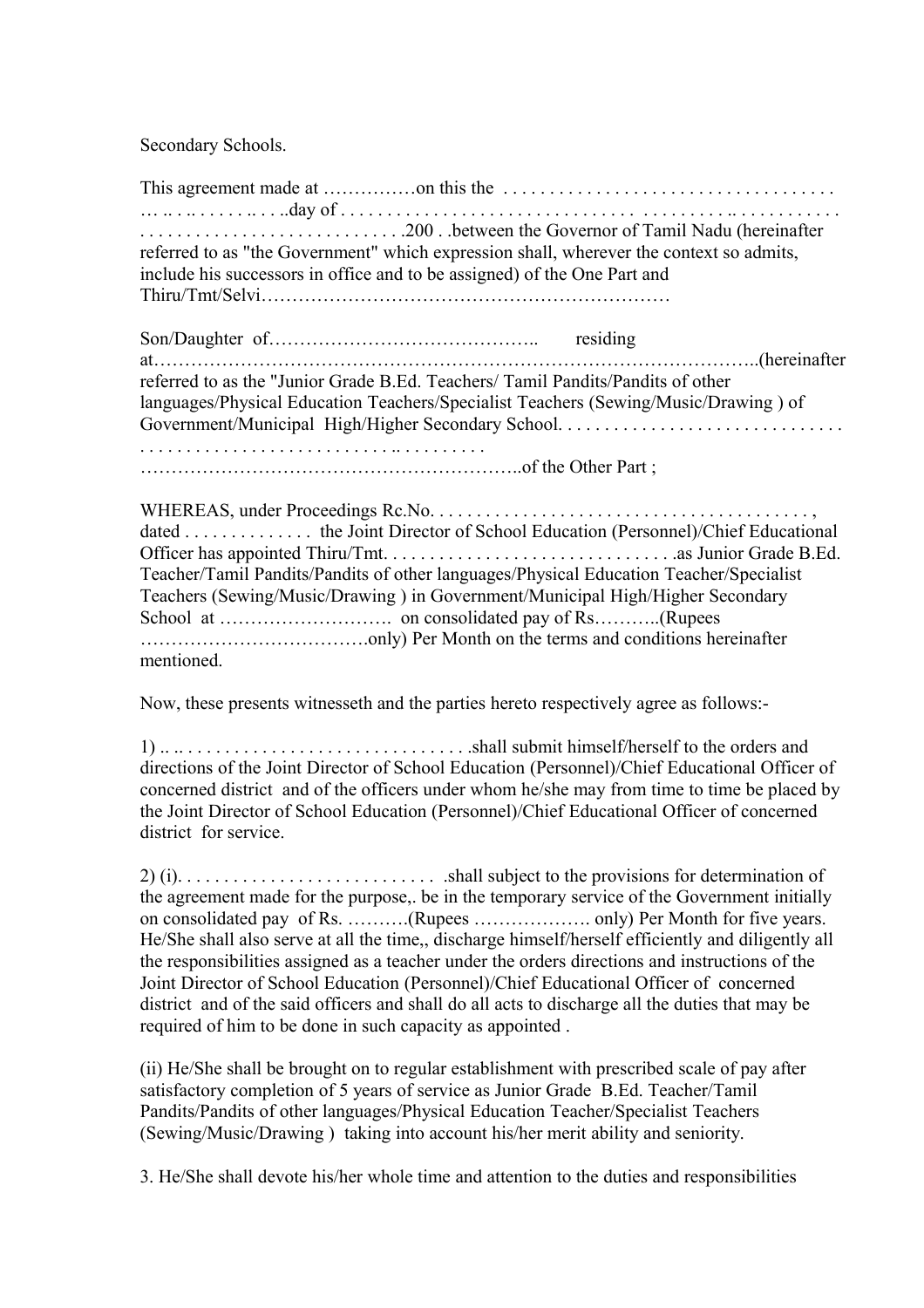attached to the post of Junior Grade B.Ed. Teacher/Tamil Pandits/Pandits of other languages/Physical Education Teacher/Specialist Teachers (Sewing/Music/Drawing ) and subject to as hereinafter mentioned and shall not engage directly or indirectly in any trade or business, work or occupation on his/her own account. He/she shall not undertake private work of any kind except with the special sanction of the Director of School Education obtained in each case, and abide by such conditions, as the Director of School Education may impose while granting permission.

4. He/she shall not on any account or pretext absent himself/herself from his/her duties without having first obtained the permission of the Joint Director of School Education ( Personnel) / Chief Educational Officer of concerned district or other duly authorised officers or in case of sickness or inevitable accident, without furnishing his / her immediate superior officer forthwith with a medical certificate to the satisfaction of the officer concerned. In case he / she absent himself/herself from the said duties without obtaining permissions aforesaid or in case of sickness or inevitable accident, without furnishing the requisite medical certificate aforesaid, as early as possible he/she shall forfeit all claims of any remuneration which might otherwise accrue to himself/herself during such absence, in addition being liable to any disciplinary action which such absence may entail upon himself/herself under the rules prescribed for the time being in force for the regulation of the category of the public service to which he/she belongs or in which he/she may be, for the time being and / or from time to time serving.

5. He/she at all times will, truly and faithfully account for and pay or deliver to the person who is appointed or posted as his/her successor all money goods, materials, documents, books, papers and reports which will or may at any time come to his/her hands or be under his/her charge on account of the government and shall conform to all the rules and regulations including the Tamil Nadu Government Servants' Conduct Rules prescribed for the time being in force for the regulation or the category of the public service to which he/she belongs or in which he/she may be, for the time being and / or from time to time serving and shall conform to and obey all such orders, direction and regulation as he/she may from time to time that may be received from the Joint Director of School Education (Personnel) /Chief Educational Officer of concerned district and/or his/her superior officers.

6. The services of Thiru/Tmt/Selvi. . . . . . . . . . . . . . . . . . . . . . . . . . . . . . . . . . . . . . . . . . . . . . ..

. . . . . . . . . . . . . . may, at any time during the tenure of service under this agreement, be terminated either by the Joint Director of School Education (Personnel)/Chief Educational Officer or any higher authority by giving three months notice on the part of the teacher/employer except in case of termination for want of vacancy.

7. If he/she should observe and comply with all the terms, conditions, stipulations and provisions of these presents, it shall be paid to him/her for such time as he/she shall be in the said temporary service and perform the duties herein before mentioned but not otherwise, consolidated pay of Rs. …../Rs. …… Per Month only (Rupees ……………………. only / Rupees …………………… only) for the post of Junior Grade B.Ed. Teacher/Tamil Pandits/Pandits of other languages/Physical Education Teacher/Specialist Teachers (Sewing/Music/Drawing ).

8. He/She shall during his/her temporary service under this agreement be eligible, subject to the exigencies of public service, for the Casual leave at the rate of one day per duty month.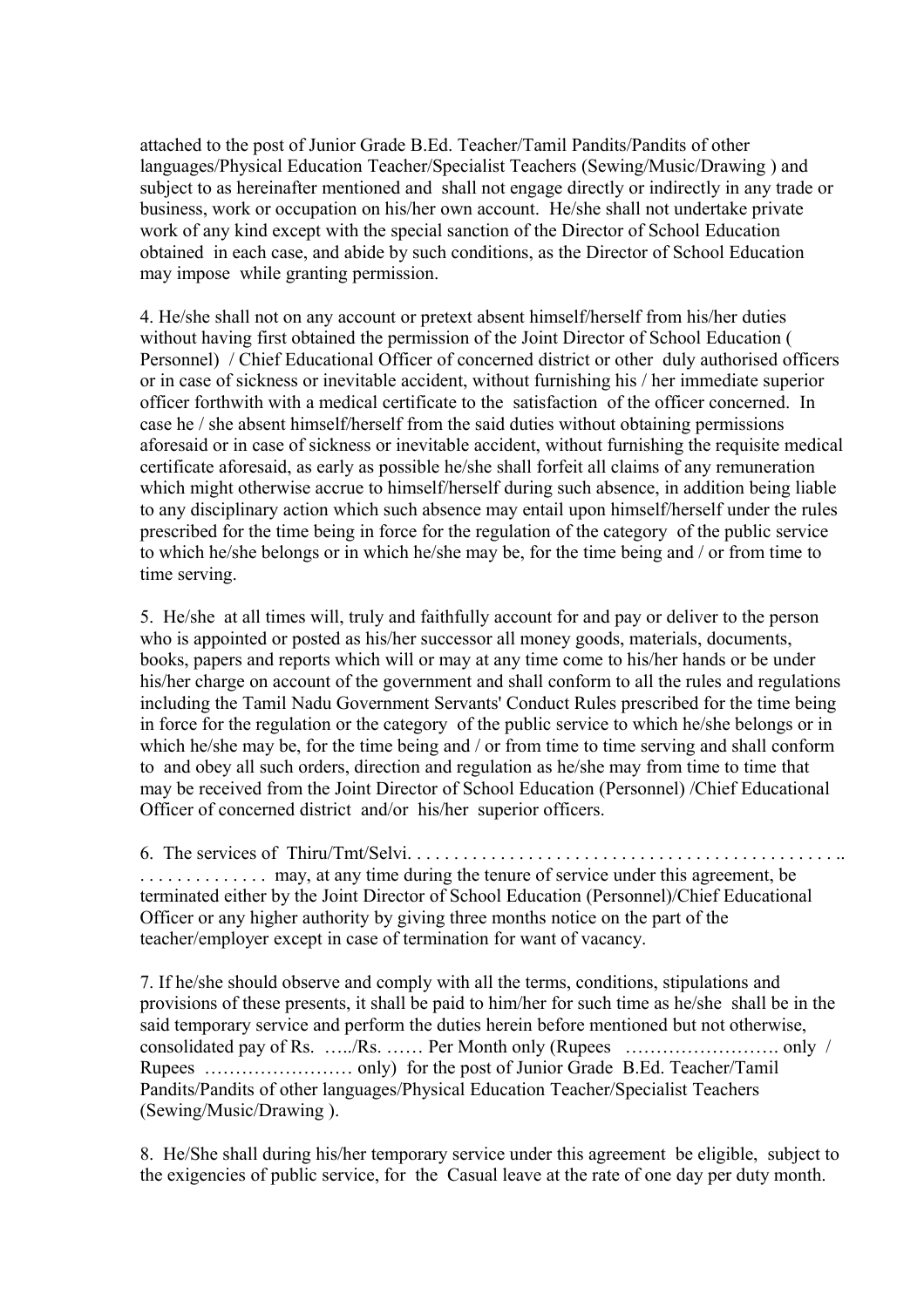No other leave is admissible.

9. He/She shall not be eligible for any pension or disability pension whatsoever nor shall have any claim for any bonus or gratuity in respect of his/her service under these presents or otherwise.

10. He/She will be on contributory Pension Scheme on his/her regular appointment on completion of 5 years contract appointment.

11. He/She shall not have any claim for regularisation of his/her services in the post of Junior Grade B.Ed. Teacher/Tamil Pandits/Pandits of other languages/Physical Education Teacher/Specialist Teachers (Sewing/Music/Drawing ), for fixation of seniority and sanction of increment by virtue of this appointment on any account for any reason whatsoever.

12. Notwithstanding anything herein before contained, Junior Grade ………………..shall unless otherwise decided by the Government, be entitled to receive, in whole or in part as may be authorised by the Government, the benefits of any improvements that may be sanctioned by the Government, subsequent to the date of these presents in the terms and conditions of service of members of the category of the service to which he/she may, for the time being, belong and the decision of the Government in respect of such improvement in the terms and conditions of such service of him/her, shall operate so as to modify to that extent the provisions of these presents.

13. If due to any misconduct or negligence on the part of the individual, the Government may sustain any loss or damage, such loss or damage shall be made good by him/her.

14. Notwithstanding anything herein before contained the pay, admissible under these presents shall be subject to any modification that may be ordered by the Government.

15. He/She is liable for transfer to any place by the Joint Director of School Education (Personnel) /Chief Educational Officer of concerned district.

16. He/She shall not be eligible for any concessions in relation to medical attendance and treatment.

17. In respect of any matter in regard to which no provision has been made in the agreement, the provisions of Article 311 of the Constitution of India and the provisions of any Rule made under the proviso to Article 309 of the Constitution of India. shall apply to the extent to which they are applicable to the service hereby provided for, and the decision of the Government as to their applicability shall be final.

18. He/She shall handle a minimum of 14 hours of work per week.

19. He/She need not be involved in any extra curricular activities of schools.

20. He/She shall be permitted to leave the institution and when the work assigned by the Head of the institution for each day is completed and he/she need not remain in the school till closure of the school.